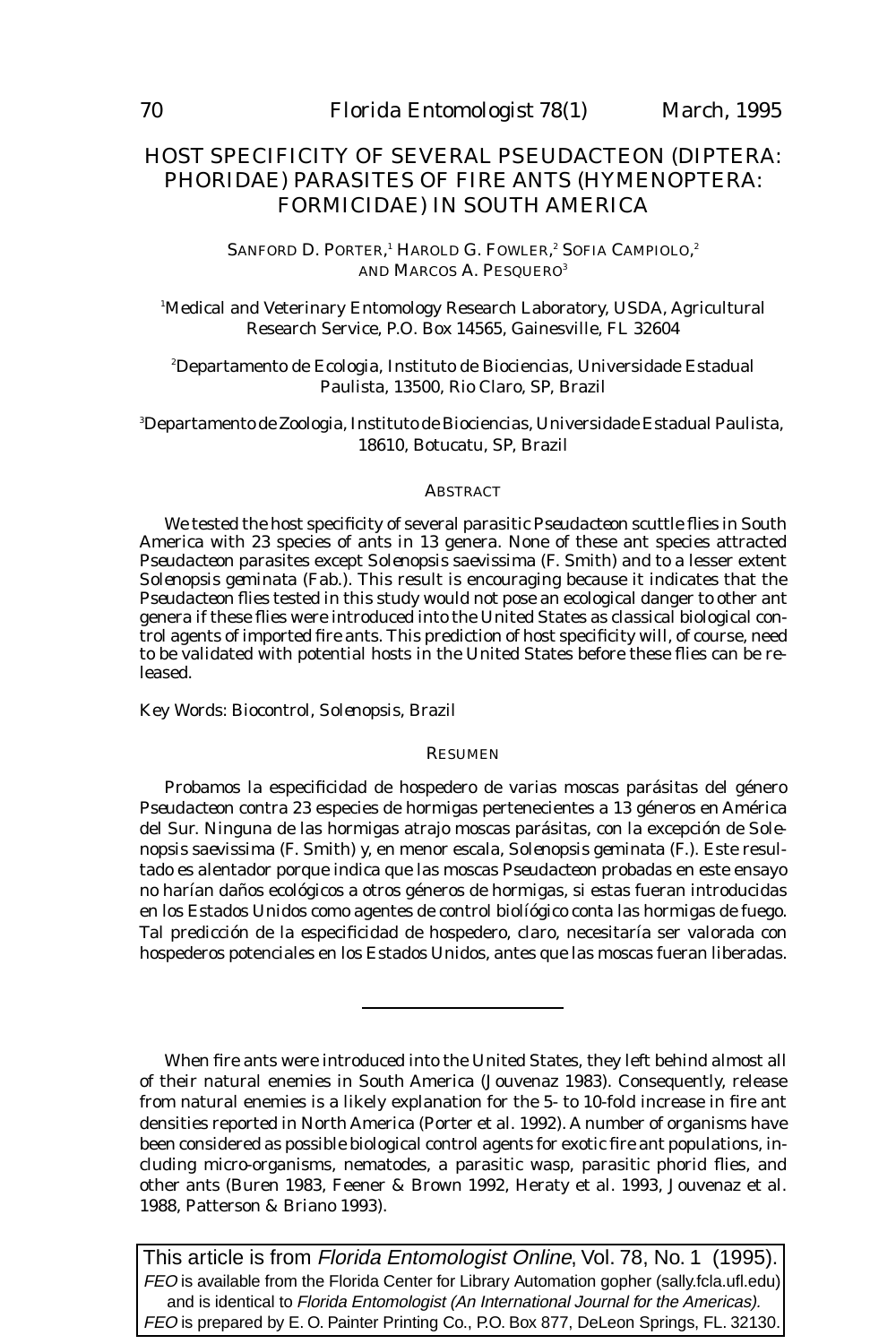Phorid or scuttle flies of the genus *Pseudacteon* Coquillett were proposed as biological control agents because of their dramatic impacts on fire ant foraging rates and the stereotypical defensive reactions of fire ant workers to scuttle fly attacks (Feener & Brown 1992, Porter et al. 1995a). But no matter how effective phorid flies might be in fire ant biocontrol, they cannot be released into the United States until it can be demonstrated that they will not cause ecological problems for native non-target organisms.

Available collection data indicates that individual *Pseudacteon* species are almost always specific to one genus of ants (Borgmeier 1962, 1963, 1969; Borgmeier & Prado 1975; Disney 1991, 1994; Williams & Banks 1987). The European species *Pseudacteon formicarum* (Verrall) has been reported from *Lasius* and several other ant genera (Donisthorpe 1927), but tests by Wasmann (1918) indicate that it is specific to *Lasius*. One rare South American species (*Pseudacteon convexicauda* Borgmeier) has been collected over *Solenopsis* and *Paratrechina* nests (Borgmeier 1962), but no details are given and this has not been confirmed by other collectors or the presence of developing larvae. A report that *Pseudacteon borgmeieri* Schmitz attacks both *Solenopsis* and *Camponotus* ants (Disney 1994) is based on a mistranslation of Borgmeier (1922), who actually stated that he only found this fly over *Solenopsis* nests even though he also inspected other ant nests including two species of *Camponotus*.

Sixteen South American *Pseudacteon* species have only been reported from *Solenopsis* ants (Disney 1994), including 13 with lobed ovipositors and three with unlobed ovipositors. Three additional South American *Pseudacteon* species plus several from North America have been reported attacking other ant genera. All of the new-world species reported from genera other than *Solenopsis* have unlobed ovipositors. The 20 or more new-world species of *Pseudacteon* with bilobed or trilobed ovipositors are reported to attack only *Solenopsis* ants (Borgmeier 1962, 1963, 1969; Borgmeier & Prado 1975; Disney 1991).

Many of the *Pseudacteon* species that attack fire ants in South America are broadly distributed (Borgmeier 1963, Borgmeier & Prado 1975) across the ranges of several fire ant species (Trager 1991). *Pseudacteon litoralis* Borgmeier, *Pseudacteon tricuspis* Borgmeier, *Pseudacteon obtusus* Borgmeier, *Pseudacteon wasmanni* (Schmitz) and *Pseudacteon curvatus* Borgmeier have all been collected attacking both *Solenopsis invicta* Buren and *Solenopsis saevissima* (F. Smith) (Williams 1980, Porter et al. 1995b, unpublished data). However, the fact that four *Pseudacteon* species in the United States all attack *Solenopsis geminata* (Disney 1991, Feener 1987), but not sympatric populations of the imported fire ant, *S. invicta*, suggests that some flies may also be specific to particular fire ant species or species groups (Feener & Brown 1992).

The objective of this study was to determine if the *Pseudacteon* flies that attack *Solenopsis* fire ants in South America will also attack other genera of South American ants.

#### MATERIALS AND METHODS

In order to test the species specificity of *Pseudacteon* flies, we collected 23 species of ants in 13 genera. These ants were separated from their nest material and placed into white plastic trays coated with fluon so they could not escape. We used either 30 by 40 cm trays that contained 10-cm petri dish nests or 13 by 30 cm trays that contained water tube nests (Banks et al. 1981). Only one type of nest and tray was used at each location. During tests, lids on the petri dish nests were removed or ants were shaken out of nest tubes to expose as many ants as possible to potential phorid attacks. The number of ants in a tray varied between several hundred and several thou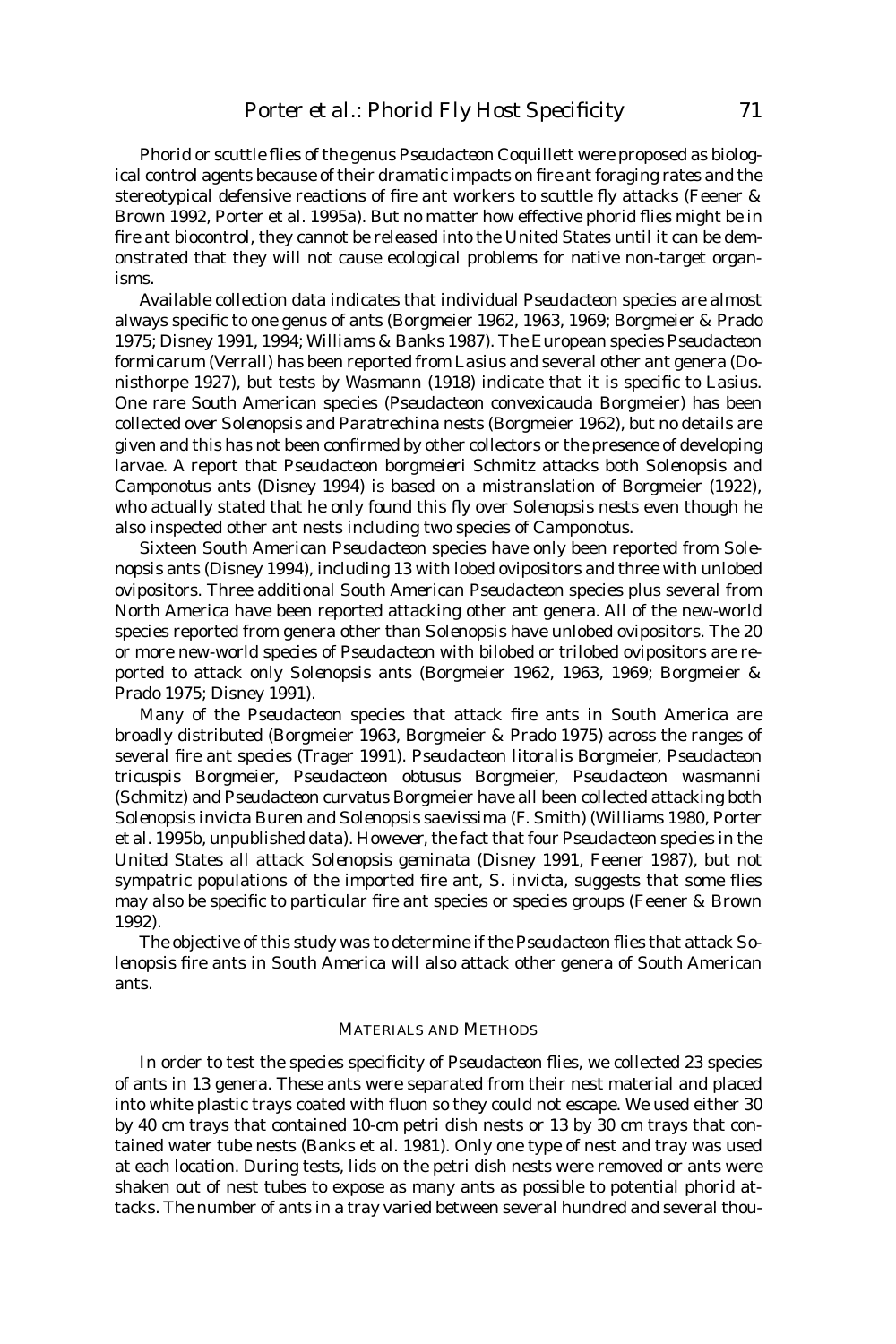sand depending on their size and availability. During tests, trays were carried to a test site and placed in shaded locations several m apart. All scuttle flies that appeared over the trays were collected using a double-chambered Allen aspirator (BioQuip , Gardena, CA). This style of aspirator was particularly effective in capturing attacking flies (>90%) because the long flexible collection tube was easily maneuvered over the trays as the flies darted back and forth. A second advantage was that the inner chamber is a small vial that can be easily shaded with a hand so that the flies move into the light while the vial is being exchanged. Use of this aspirator was a considerable improvement over the snap-cap vial technique used by previous researchers (Williams 1980).

Tests were conducted using two different protocols. In the first set of tests, ants were set out for 75 min at a single location on the Rio Claro campus of São Paulo State University (UNESP-Rio Claro). Each test included one tray of fire ants (*S. saevissima*) and four to eight trays containing other species of ants. This procedure was repeated 19 times over a 27-day period from 11 December 1992 to 7 January 1993. The second set of tests was conducted in February, 1994 at five sample sites around each of two cities (Rio Claro, SP and Viçosa, MG). Sample sites were 1-10 km apart. Two clusters of 4-5 trays were set out at each site for 30-45 min; each cluster contained one fire ant colony and 3-4 other species of ants. Voucher specimens of ants and flies have been deposited with the Museu de Zoologia, Universidade de São Paulo, Brazil.

#### RESULTS AND DISCUSSION

The *Pseudacteon* flies in our tests were specific to the genus *Solenopsis*. In the first series of tests at the single site on the UNESP Rio Claro campus, we collected *Pseudacteon* phorids from the tray with *S. saevissima* on 74% (14/19) of the observation days. Altogether, we collected 50 *Pseudacteon* flies: 47 - *P. litoralis*, 2 - *P. tricuspis*, 1 - *P. wasmanni*. No *Pseudacteon* flies were observed flying over any of the other ants tested (number of trials is shown in parentheses): *Atta sexdens* (18), *Monomorium pharaonis* (16), *Camponotus rufipes* (14), *Paratrechina sp.* (7), *Odontomachus minutus* (6), *Myrmelachista autori* (6), *Ectatomma quadridens* (5), *Pachycondyla striata* (5), *Pheidole* sp. 2 (5), *Crematogaster sp.* (4), *Pheidole oxyopus* (4), *Camponotus abdominalis* (3), *Camponotus blandus* (2). We also collected 11 *Myrmosicarius grandicornis* Borgmeier phorid flies from trays with *Atta sexdens* on eight different occasions. Two unidentified phorids (not *Pseudacteon*) appeared to be attracted to a *Paratrechina* sp. colony on two occasions.

Results for the second set of tests at sites around Rio Claro and Viçosa were similar. We collected *Pseudacteon* phorids at 75% of the nests with *S. saevissima* (7/10 in Rio Claro and 8/10 in Viçosa). We collected 23 *Pseudacteon* phorids at the Rio Claro sites (3 - *P. curvatus*, 3 - *P. tricuspis*, 7- *P. pradei*, 8 - *P. wasmanni*, 1 - *P. litoralis*, 1 - *P. borgmeieri*) and 12 more at the Viçosa sites (2 - *P. pradei*, 10 - *P. wasmanni*). We also collected three phorids (1 - *P. pradei*, 2 - *P. wasmanni*) that were attracted to a nest tray with black *Solenopsis geminata* (Fab.) at two of the five Viçosa sites. The other 10 species of ants tested did not attract phorid flies (the number of tray periods is shown in parentheses; two species have 10 periods because two trays were used at each site): Rio Claro Area -*Odontomachus brunneus* (5)*, Acromyrmex rugosus* (10)*, Pheidole* sp.(5), *Camponotus angulatus* (10); Viçosa Area - *Odontomachus haematodus* (5), *Dorymyrmex sp.* (5), *Atta sexdens* (5), *Camponotus rufipes* (5), *Camponotus* sp. 3 (5), *Paratrechina longicornis* (5).

When we compared the number of fire ant trays attracting *Pseudacteon* flies to the number of non-fire ant trays attracting *Pseudacteon,* the results were very significant, regardless of whether we analyzed results from the two tests separately or combined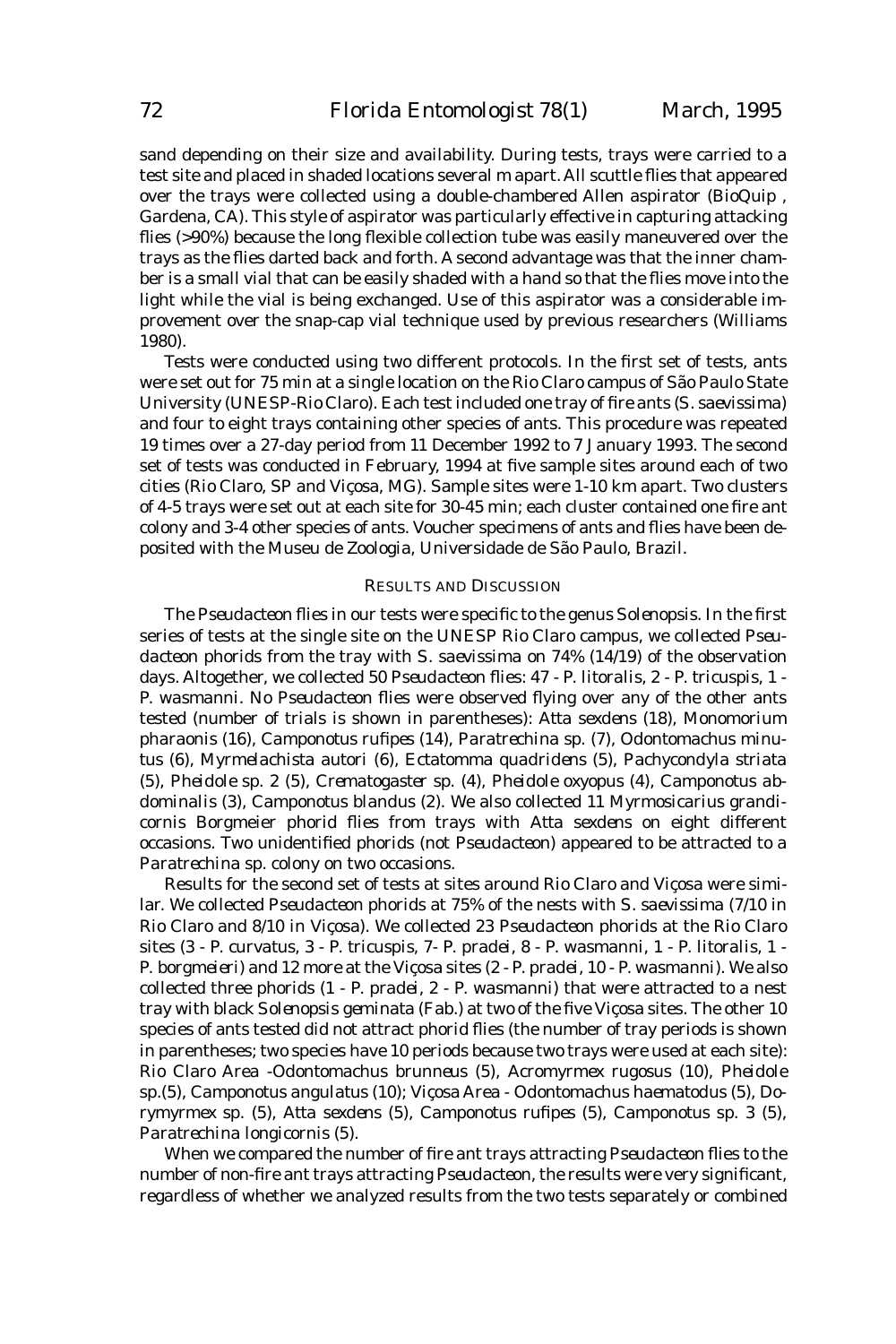( $\chi^2$  tests, P < 0.0001). When we summed the numbers of scuttle flies collected from the campus tests with the numbers collected at the two multiple-site tests, four *Pseudacteon* species (*P. litoralis, P. wasmanni, P. pradei,* and *P. tricuspis*) were significantly more likely to be caught with fire ants than with non-fire ants ( $\chi^{\rm z}$  tests, P < 0.001, P < 0.001, P < 0.002, and P < 0.05, respectively). Two species (*P. curvatus* and *P. borgmeieri*) were not collected frequently enough to make a determination. The 88 flies we collected over fire ant colonies were sufficient to have detected non-fire ant attraction rates as small as 3.5% at  $P < 0.05$  (i.e.; 0.965<sup>88</sup>). Statistical sensitivity for individual ant species was, of course, dependent on the number of scuttle flies collected when a particular ant species was available for attack. Statistical sensitivity ranged from 5% for *Atta sexdens* to about 25% for ant species only tested five times around the Viçosa area. Nevertheless, even if *Pseudacteon* flies had been attracted to other ant genera at some low rate, this would not necessarily mean that they would oviposit in them or that these ants would be suitable hosts for larval development.

Both *S. saevissima* and *S. geminata* were collected in the Viçosa area. *Solenopsis saevissima* was sparsely distributed in urban and agricultural sites while *S. geminata* was only found at two urban sites. No scuttle flies were found attacking *S. geminata* at either of its collection sites, although several scuttle flies were collected while attacking a *S. saevissima* colony at one of these sites.

In order to further investigate *Pseudacteon* attacks on *S. geminata* colonies, we returned to one of the Viçosa sites where we had previously captured phorids attacking *S. saevissima* nests. Trays with *S. saevissima* and *S. geminata* were set out alternately. When the *S. saevissima* trays were present, we observed 3-5 phorids continuously flying around the trays and attacking workers. After the *S. saevissima* trays were removed and the *S. geminat*a trays were set out, we observed only 1-2 phorids in the trays and the number usually declined to 0-1 after a couple of minutes. Within a minute or two after returning the *S. saevissima* trays, the number of scuttle flies increased to 3-5 again. This pattern was observed through three cycles of replacing *S. saevissima* colonies with *S. geminata* colonies. Careful observations of scuttle flies in the *S. geminata* colonies indicated that they did attempt to oviposit on some of the workers, but attempts were not very frequent, and the workers did not respond with the stilting behavior normally seen after *S. saevissima* workers have been attacked (Porter et al. 1995a). Many of the *S. geminata* workers were observed in a standard defensive posture with the head raised and the gaster curled under the thorax (Feener & Brown 1992), but general colony immobility was not observed (Porter et al. 1995a). Further tests will be necessary to determine if eggs are actually laid in *S. geminata* workers and whether they can produce viable larvae. At the end of the test, we collected four *P. pradei*, two *P. wasmanni*, and six *Pseudacteon affinis* Borgmeier over the *S. saevissima* nests.

Information from this study together with previous collection records (Borgmeier 1962, 1963, 1969; Borgmeier & Prado 1975) strongly indicate that most *Pseudacteon* parasites of fire ants will meet a critical requirement of a good biological control agent; that is, host specificity. The phorid flies tested in this study appear to be specific to a single genus of ants (*Solenopsis*) and perhaps to a specific subcomplex within that genus. These results are encouraging and should justify further and more extensive tests with ants from North America. Tests will also need to be done with other groups of insects, but it is highly unlikely that *Pseudacteon* flies would pose a threat to any arthropod group other than ants, considering their oviposition behavior, their highly specialized ovipositors, their specialized adaptations for pupation in the head capsules of worker ants (Porter et al. 1995b), and the fact that virtually all phylogenetically related phorid genera are ant parasites (Brown 1993, Disney 1994).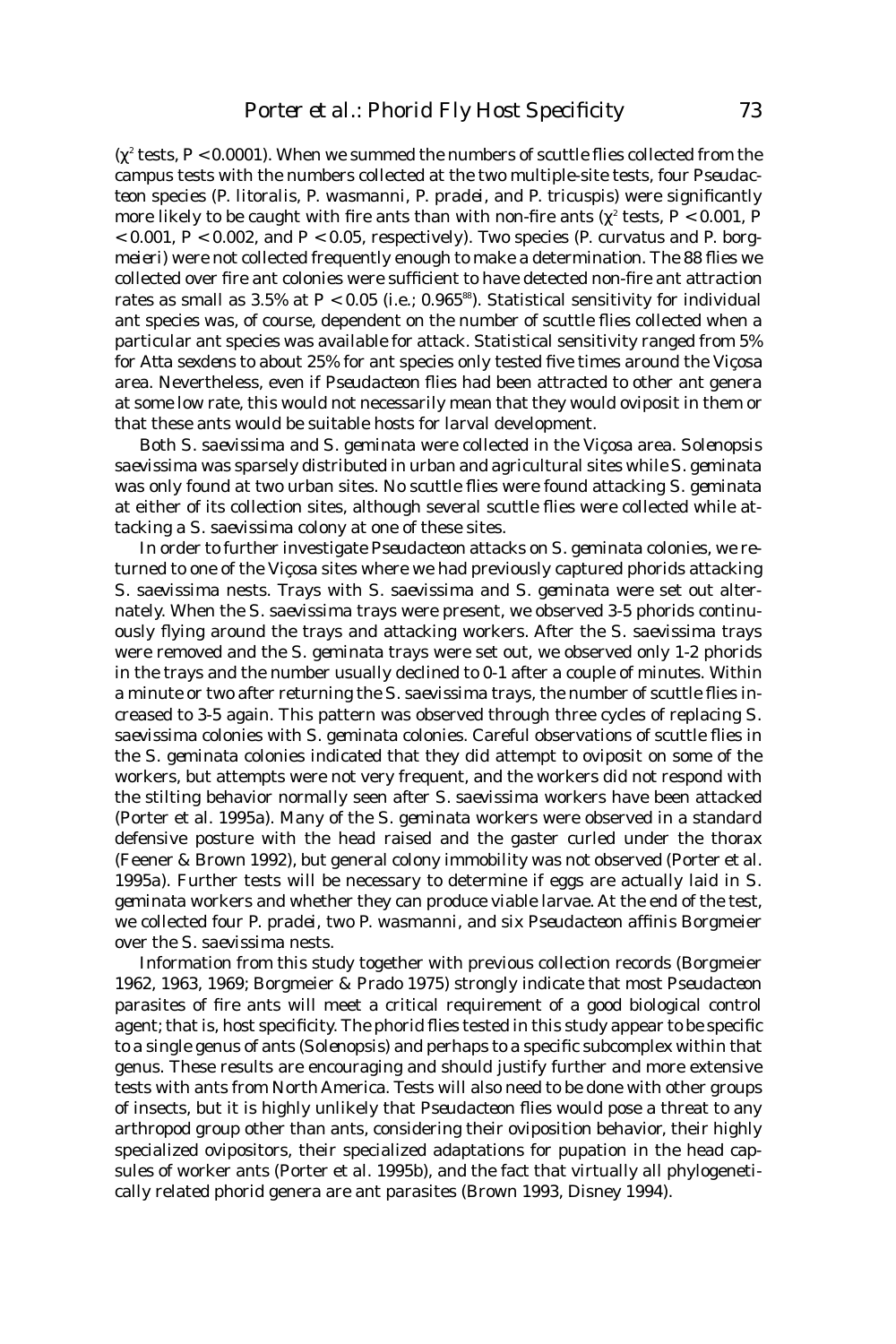## ACKNOWLEDGMENTS

Thanks are extended to T. M. C. Della Lucia (UVF, Viçosa) and E. F. Vilela (UVF, Viçosa) for providing logistical support and laboratory space in Viçosa. Special thanks are also extended to G. M. Rodrigues (UVF, Viçosa) for his invaluable field assistance and expertise. B. V. Brown (L.A. County Museum), D. H. Feener (Univ. of Utah), L. E. Gilbert (Univ. of Texas), and D. P. Wojcik (USDA-ARS, MAVERL) read the manuscript and provided many helpful comments. Thanks are extended to B. V. Brown for his early, but essential help with phorid identifications and to both B. V. Brown and D. H. Feener for general discussions concerning the host specificity of parasitic phorids. This work was partially funded with a grant from the U.S.-Brazil Science and Technology Initiative through the USDA-OICD-IRD. Mention of a commercial product does not imply endorsement by the authors or their employers.

#### REFERENCES CITED

- BANKS, W. A., C. S. LOFGREN, D. P. JOUVENAZ, C. E. STRINGER, P. M. BISHOP, D. F. WILLIAMS, D. P. WOJCIK, AND B. M. GLANCEY. 1981. Techniques for collecting, rearing, and handling imported fire ants. USDA, SEA, AATS-S-21, 9 p.
- BORGMEIER, T. 1922 (1921). Zur Lebensweise von *Pseudacteon borgmeieri* Schmitz (in litt.) (Diptera: Phoridae). Zs. Deut. Ver. Wiss. Kunst São Paulo 1: 239-248.
- BORGMEIER, T. 1962. Cinco espécies novas do genero *Pseudacteon* Coquillett. Arq. Mus. Nac. (Rio de Janeiro) 52: 27-30.
- BORGMEIER, T. 1963. Revision of the North American phorid flies. Part I. The Phorinae, Aenigmatiinae, and Metopininae, except *Megaselia* (Diptera: Phoridae). Stud. Entomol. 6: 1-256.
- BORGMEIER, T. 1969. New or little-known phorid flies, mainly of the Neotropical region (Diptera: Phoridae). Stud. Entomol. 12: 33-132.
- BORGMEIER, T., AND A. P. PRADO. 1975. New or little known Neotropical phorid flies, with description of eight new genera (Diptera: Phoridae). Stud. Entomol. 18: 3- 90.
- BROWN, B. V. 1993. Taxonomy and preliminary phylogeny of the parasitic genus *Apocephalus*, subgenus *Mesophora* (Diptera: Phoridae). Syst. Entomol. 18:191-230.
- BUREN, W. F. 1983. Artificial faunal replacement for imported fire ant control. Florida Entomol. 66: 93-100.
- DISNEY, R. H. L. 1991. The fire-ant parasitoids of the *Pseudacteon spatulatus* complex (Diptera, Phoridae; Hymenoptera, Formicidae). Sociobiology 18: 283-298.
- DISNEY, R. H. L. 1994. Scuttle flies: the Phoridae. Chapman & Hall, London, 467 p.
- DONISTHORPE, H. S. J. K. 1927. The guests of British ants, their habits and life histories. George Routledge & Sons, London, 244 p.
- FEENER, D. H., JR. 1987. Size-selective oviposition in Pseudacteon crawfordi (Diptera: Phoridae), a parasite of fire ants. Ann. Entomol. Soc. America 80: 148-151.
- FEENER, D. H., JR., AND B. V. BROWN. 1992. Reduced foraging of *Solenopsis geminata* (Hymenoptera: Formicidae) in the presence of parasitic *Pseudacteon* spp. (Diptera: Phoridae). Ann. Entomol. Soc. America 85: 80-84.
- HERATY, J. M., D. P. WOJCIK, AND D. P. JOUVENAZ. 1993. Species of *Orasema* parasitic on the *Solenopsis saevissima*-complex in South America (Hymenoptera: Eucharitidae, Formicidae). J. Hymen. Res. 2: 169-182.
- JOUVENAZ, D. P. 1983. Natural enemies of fire ants. Florida Entomol. 66: 111-121.
- JOUVENAZ, D. P., D. P. WOJCIK, M. A. NAVES, AND C. S. LOFGREN. 1988. Observations on a parasitic nematode (Tetradonematidae) of fire ants, *Solenopsis* (Formicidae), from Mato Grosso. Pesq. Agropec. Brasil. 23: 525-528.
- PATTERSON, R. A., AND J. A. BRIANO. 1993. Potential of three biological control agents for suppression of *Solenopsis invicta*, red imported fire ant, p. 35-43 *in* K. B. Wildey and W. H. Robinson [eds.] Proceedings of the 1st international conference on insect pests in the urban environment. BPCC Wheatons Ltd., Exeter, 498 p.